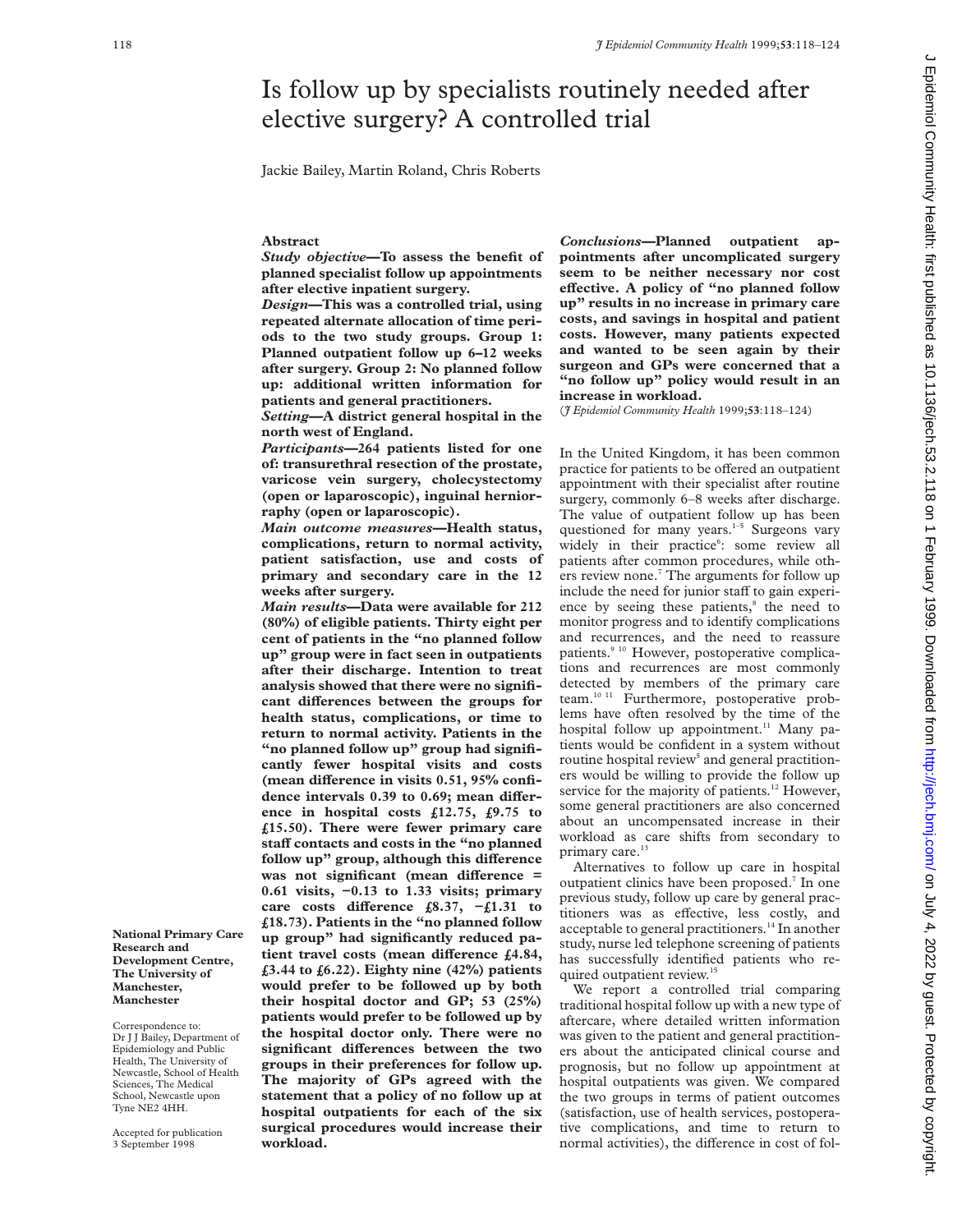#### **Methods**

The study took place between February and July 1996 at one district general hospital in the north west of England, with the participation of three general surgeons and two urological surgeons. Through pilot interviews with patients and responses from a postal survey, patients' areas of concern and information needs were identified. Patient information booklets for each of the six surgical procedures developed by the Royal College of Surgeons of England and by a surgeon met these requirements and were used in the main study.<sup>16 17</sup> Although the content of each of the six booklets varied, they all covered the following core topics: the condition and its treatment, the operation and guidelines to recovery (for example, possible complications, work, driving, exercise, eating and drinking, etc). The study received approval from the local research ethics committee.

All patients who were booked for elective inpatient general surgery (open inguinal herniorraphy, laparoscopic inguinal herniorraphy, open cholecystectomy, laparoscopic cholecystectomy, and varicose vein surgery) and transurethral resection of the prostate (TURP) over the six month period were recruited to the study. These procedures were chosen because they met four criteria: planned follow up appointments are currently given at between six and eight weeks after discharge; they are common procedures where long term follow up is not foreseen; follow up does not require technical procedures, and there exists wide variability between surgeons in their current follow up practice.<sup>7 18</sup> Patients who were listed for more than one surgical procedure at the time of their operation or who were judged by the recruiting nurse practitioners not to understand the study and consent information because of severity of illness or mental infirmity, were excluded from the study.

Participating surgical firms alternated at monthly intervals between the two methods of follow up. Therefore for a one month period, all patients received traditional management (planned follow up), with an outpatient appointment routinely given for 6–12 weeks after surgery. For the following month all patients received the new aftercare (no planned follow up/additional written information given to patients and general practitioners before the operation). Then follow up reverted to the traditional care and so on alternately, for a six month period. This type of controlled trial, using alternate allocation by time period, was used in preference to patient-based randomisation to avoid the risk of contamination of the information packs across study groups. We considered that this method was very unlikely to lead to biased allocation of patients to the two study groups: many of the patients were already on the waiting list before the start of the study, and the clerks who sent for patients were unaware of the designation of allocation periods. Patient consent was not obtained at this point in the study, and all patients were

followed up if there was a clinical need. When consent was obtained, no patient asked to change their operation date. Some patients may subsequently have requested a follow up appointment: this was regarded as an outcome of the study and incorporated in the intention to treat analysis.

Informed consent was obtained and a structured questionnaire, covering health status as measured using the HSQ-12 (range of scores = 0–100, the higher score representing a positive health attribute) was completed by patients preoperatively, either at the time of their recruitment by nurse practitioners at a preadmission clinic or by post.<sup>19</sup> A second patient questionnaire was sent three months postoperatively to collect sociodemographic data, satisfaction, health status, reported complications, patient preferences, time to return to normal activities, use of health services and costs.

The general practitioners (86) of patients recruited in two consecutive months of the trial were sent a short questionnaire two months after discharge to ascertain their views on follow up policy and its potential impact on workload.

#### STATISTICAL METHODS

Statistical analysis was undertaken on an "intention to treat" basis. Baseline factors were identified for each outcome that might influence that outcome before the analysis.<sup>20</sup> <sup>21</sup> Each outcome was then adjusted using the appropriate statistical model with the baseline factors as covariates. For the primary outcome measures, estimates were adjusted for patients' age, sex, and operative procedure. There was some variation in time until the patient postoperative questionnaire was returned, therefore adjustment was made for this where responses may have varied according to the time from operation to patient response. For time to return to normal activities and numbers of complications, the proportional odds model was used<sup>22</sup> and was fitted using the SAS statistical software package. Data for numbers of consultations and cost were highly positively skewed. Nevertheless the arithmetic mean is a more appropriate statistic than the median or geometric mean for such measures. The non-parametric bootstrap was used to estimate the mean numbers of consultations and mean costs and their confidence limits, adjusting for age, sex, operation type, and time since operation until return of questionnaire.<sup>23</sup> For health status, a linear regression model was used, adjusted for baseline preoperative scores, sex, age, and operation type. Where confidence intervals are given, they have a 95% coverage.

## COST DATA ELEMENTS

Patients' travel costs to hospital follow up and general practice were based on public transport/taxi fare and/or the marginal cost of car travel (estimated using the Automobile Association national rate per mile of  $f(0.13)$ . We assumed district nurse contacts took place at the patient's home and therefore there were no travel costs for the patient for these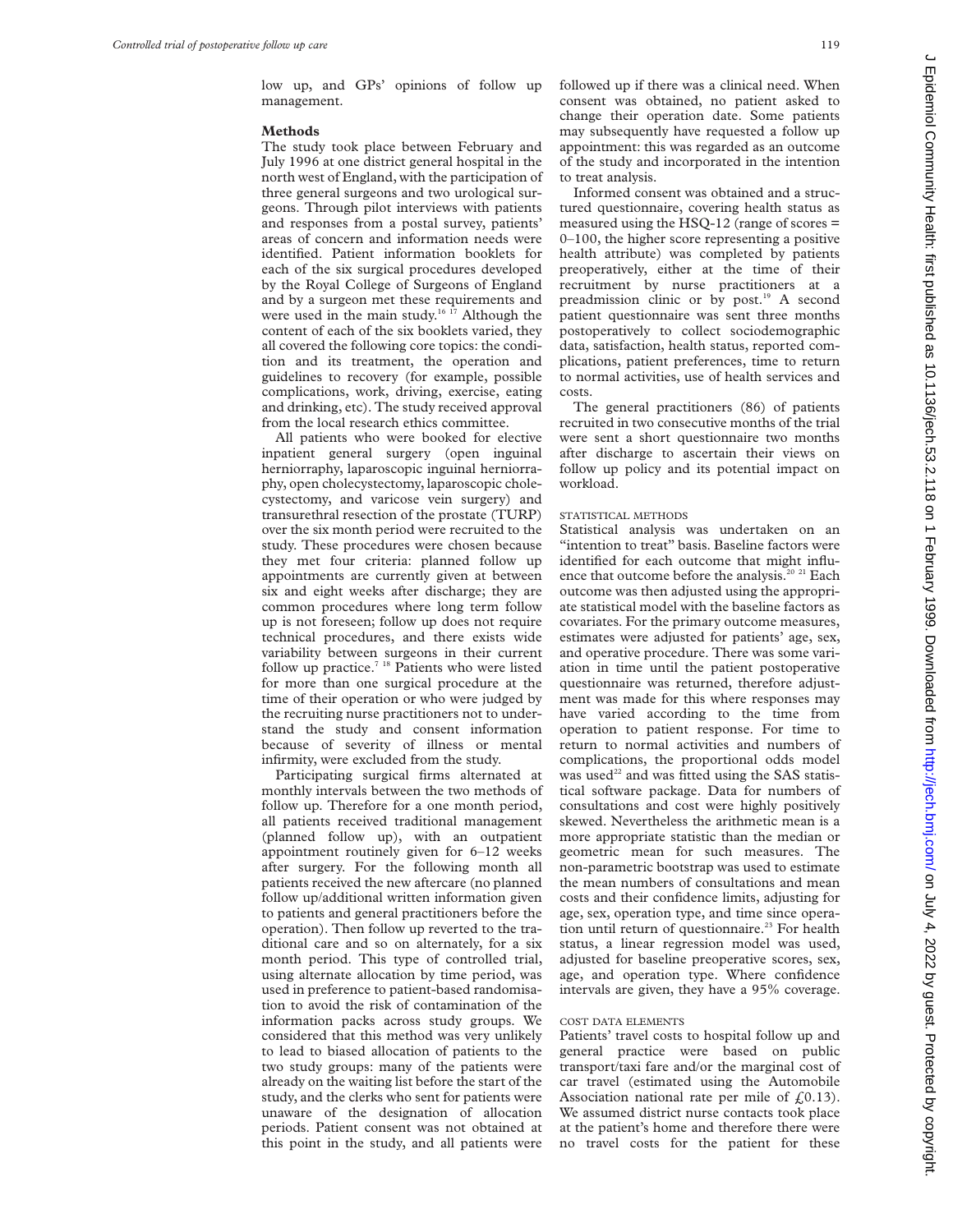

*Figure 1 Response rate.*

| Table 1 |  |  |  | Operation type, sex, and age of respondents |  |
|---------|--|--|--|---------------------------------------------|--|
|---------|--|--|--|---------------------------------------------|--|

|                              |                  | Planned follow up<br>group $(n=107)$ | No planned follow<br>$up/Information$ (n=105) |      |  |
|------------------------------|------------------|--------------------------------------|-----------------------------------------------|------|--|
| Variable                     | $\boldsymbol{n}$ | (%)                                  | $\boldsymbol{n}$                              | (%)  |  |
| Operation type               |                  |                                      |                                               |      |  |
| TURP                         | 45               | (42)                                 | 41                                            | (39) |  |
| Varicose vein surgery        | 10               | (9)                                  | 12                                            | (11) |  |
| Open hernia repair           | 31               | (29)                                 | 20                                            | (19) |  |
| Laparoscopic hernia repair   | 5                | (5)                                  | 12                                            | (11) |  |
| Open cholecystectomy         | 12               | (11)                                 | 8                                             | (8)  |  |
| Laparoscopic cholecystectomy | $\overline{4}$   | (4)                                  | 12                                            | (11) |  |
| Sex                          |                  |                                      |                                               |      |  |
| Male                         | 82               | (77)                                 | 74                                            | (71) |  |
| Female                       | 25               | (23)                                 | 31                                            | (30) |  |
| Age group $(y)$              |                  |                                      |                                               |      |  |
| $18 - 34$                    | 10               | (9)                                  | 12                                            | (11) |  |
| $35 - 54$                    | 23               | (22)                                 | 28                                            | (27) |  |
| $55 - 64$                    | 23               | (22)                                 | 16                                            | (15) |  |
| $65 - 74$                    | 31               | (29)                                 | 32                                            | (31) |  |
| $75+$                        | 20               | (19)                                 | 17                                            | (16) |  |

# *Table 2 Hospital outpatient follow up appointment visits*

|                                                                                          | Planned follow up<br>$group^*$ |             | No planned follow<br>$up/Information$ group |              |
|------------------------------------------------------------------------------------------|--------------------------------|-------------|---------------------------------------------|--------------|
|                                                                                          | $\boldsymbol{n}$               | (%)         | $\boldsymbol{n}$                            | (%)          |
| Attended hospital follow up appointment<br>Did not attend hospital follow up appointment | 97<br>9                        | (92)<br>(9) | 40 <sub>1</sub><br>65                       | (38)<br>(62) |

\* There was one case of missing data in this group for attendance at follow up. † The medical records of these 40 patients were accessed to identify the possible reasons for attendance at hospital outpatients: two records were missing; no obvious reason for follow up (21 cases); suspicion of or actual malignancy (9, all TURP patients); postoperative symptoms requiring re-assessment (3); patients readmitted to hospital (2); postoperative complications (1); new symptoms developed requiring assessment (1); specific patient circumstances (1).

> contacts*.* Patients' time attending hospital outpatients was valued using the Department of Transport's value for leisure time (derived in 1987 and inflated from 1985 prices to 1996 prices to give  $\frac{2.84}{2.84}$  per hour).<sup>24</sup> Unit costs for each consultation for general practitioners, practice nurses, and district nurses were multiplied by the number of contacts with these staff and adjusted for the time period between the operation and returning the questionnaire*.* 25 Hospital prices charged to general practitioner fundholder practices for an outpatient visit

were used as an estimate of the cost of a follow up appointment. The cost of information booklets  $(f1.00 \text{ per booklet})$  given to the "no planned follow up" group was added to the total health service costs.

## **Results**

Figure 1 shows the number of patients completing study questionnaires. Seven patients were excluded from the study as they were judged by the recruiting nurse practitioners to be too ill to participate (three were in the "no planned follow up" study group, four were in the "planned follow up" group). The overall response rate was 80%, although there was a lower response rate in the "no planned follow up" group ( $p=0.01$ , difference 13%, 95% CI: 3% to 21%). Table 1 shows the age, sex, and operation type of the respondents. The only data available for non-respondents were surgical procedure and as the breakdown by this variable lead to very small numbers, no comparisons could be made between respondents and non-respondents.

# FOLLOW UP CARE AT OUTPATIENTS

Table 2 shows the numbers of patients in the two groups attending a hospital follow up appointment. Forty (38%) patients in the "no planned follow up/information" group eventually attended follow up at hospital. They represented 39% (16) of TURP patients assigned to that group, 8% (1) of varicose vein patients, 55% (11) of open herniorraphy patients, 8% (1) of laparoscopic herniorraphy patients, 50% (4) of open cholecystectomy patients, and 58% (7) of laparoscopic cholecystectomy patients  $(\chi^2$ <sub>5</sub> =14.0, p=0.016). For nine (23%) of these 40 patients (all TURP patients), the reason for attendance at follow up was given as suspicion of or actual malignancy.

#### HEALTH STATUS

There were no significant differences between the adjusted postoperative mean score differences of patients in the two arms of the study on any of the HSQ-12 subscales (table 3).

#### TIME TO RETURN TO NORMAL ACTIVITY

There was no evidence of increased odds of a delay to return to normal activity between the two arms of the study (p=0.96). The estimated common odds ratio was 1.01 (95% confidence intervals: 0.61 to 1.68). The length of time until return to normal daily activity was immediate for 11 patients (5%); within one week for 26 patients (13%); within two weeks for 45 patients (22%); between three to four weeks for 69 patients (33%) and over four weeks for 56 patients (27%). This variable was strongly correlated with "time to return to work" for the 81 patients who were in employment (Spearman rank correlation coefficient of 0.57, p<0.0001).

## **COMPLICATIONS**

There was no evidence of increased numbers of complications for the "no planned follow up/information" group compared with the "planned follow up" group (p=0.67), odds ratio 0.89 (0.52 to 1.51). The types of compli-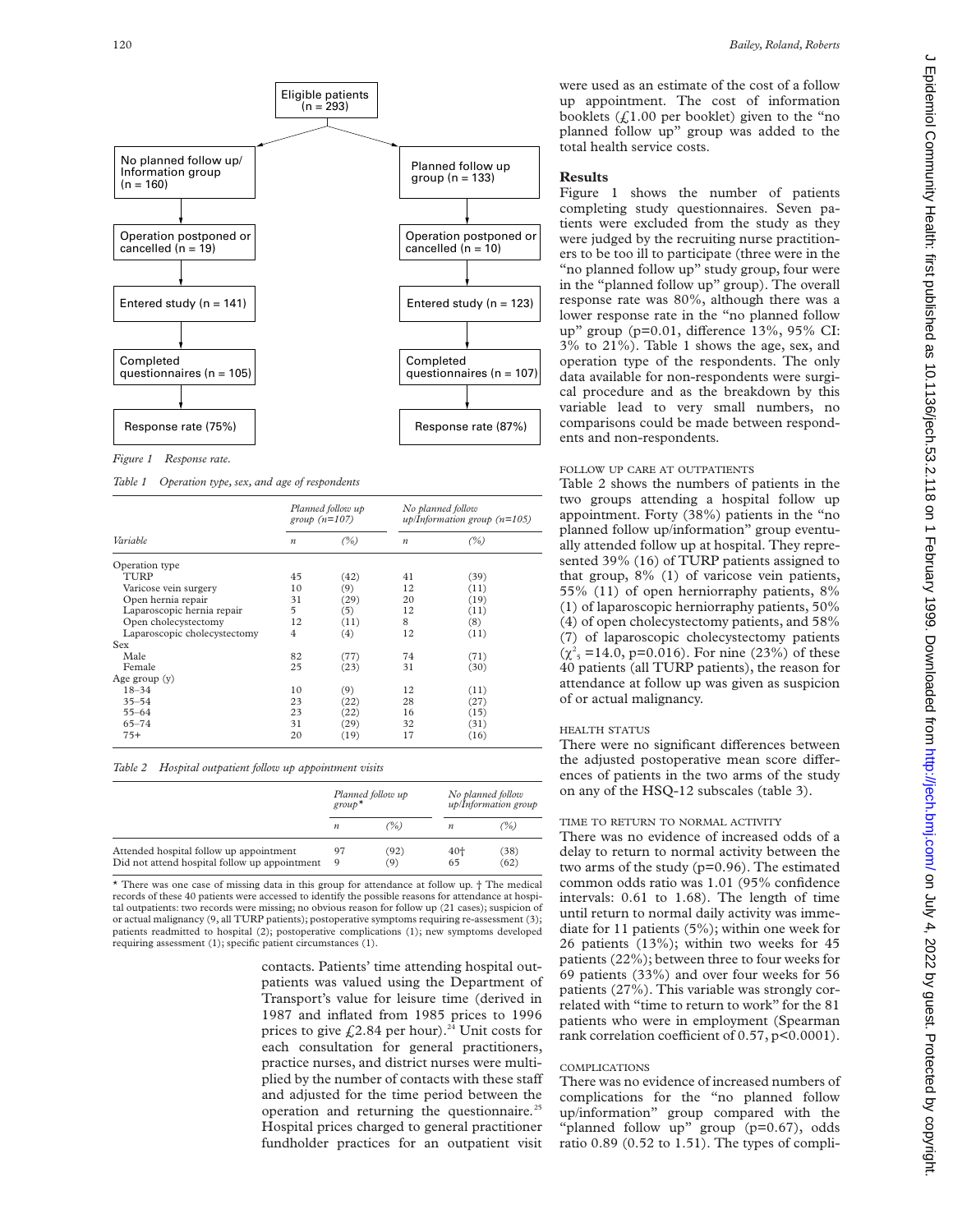*Table 3 Mean diVerences between planned follow up group and no planned follow up group on HSQ-12 dimensions (postoperative) (Adjusted for age, sex, operation, and baseline (preoperative) score)*

|                           | Unadjusted mean scores     |                                     |                                      |                                    |                            |         |  |
|---------------------------|----------------------------|-------------------------------------|--------------------------------------|------------------------------------|----------------------------|---------|--|
| HSO-12 sub-scale          | Planned follow<br>up group | No planned follow<br>up/Information | Unadiusted<br>difference in<br>means | Adjusted<br>difference in<br>means | (95% CI)                   | p Value |  |
| Physical function         | 65.8                       | 70.1                                | $-4.3$                               | $-7.1$                             | $(-16.8 \text{ to } 2.6)$  | 0.15    |  |
| Physical role             | 70.9                       | 71.8                                | $-0.9$                               | $-1.3$                             | $(-13.1 \text{ to } 10.5)$ | 0.83    |  |
| Emotional role            | 87.1                       | 80.4                                | 6.7                                  | 5.0                                | $(-5.4 \text{ to } 15.4)$  | 0.34    |  |
| Social functioning        | 84.2                       | 86.3                                | $-2.1$                               | $-0.7$                             | $(-7.6 \text{ to } 6.1)$   | 0.84    |  |
| Mental health             | 73.7                       | 70.5                                | 3.2                                  | 4.0                                | $(-1.0 \text{ to } 9.1)$   | 0.12    |  |
| Energy and vitality       | 58.4                       | 58.9                                | $-0.5$                               | 3.1                                | $(-3.9 \text{ to } 10.1)$  | 0.38    |  |
| Pain                      | 84.1                       | 82.7                                | 1.4                                  | 2.2                                | $(-4.0 \text{ to } 8.4)$   | 0.48    |  |
| General health perception | 62.6                       | 63.8                                | $-1.2$                               | $-0.9$                             | $(-7.5 \text{ to } 5.6)$   | 0.78    |  |

cations that occurred were: pain (reported by 54 patients); bleeding (24); urinary tract infection (17), wound infection (15); allergy/ reaction to drug (4); and other (33).

SUBSEQUENT HEALTH SERVICE USE AND COST ANALYSIS

Table 4 shows that there were significant differences between the groups for follow up appointment contacts and associated costs. Patients who were in the "no planned follow up" group that also received additional information had significantly fewer hospital visits (and hospital costs), and a small but nonsignificant reduction in primary care workload also. Table 5 shows that the number of contacts with primary care staff was not greatly increased for the more major operation procedures such as cholecystectomy; patients discharged after varicose vein surgery had the greatest number of primary care contacts.

The data in table 4 show that patients' costs were significantly greater in the "planned follow up" group compared with the "no planned follow up/information" group. This was mainly because of differences in travel costs and time valuation associated with hospital attendance.

PATIENTS' VIEWS

A total of 119 of 192 (62%, 95% CI: 55% to 69%) patients felt they should have received a follow up appointment for a surgical clinic. This consisted of 63 of 91 (69%) in the "planned follow up" group and 56 of 101 (55%) in the "no planned follow up/ information" group  $(p=0.05,$  difference = 14%, CI: 2% to 27%). When asked about a future operation, nearly half (89, 42%) the respondents said they would prefer to be followed up by both the hospital doctor and the general practitioner, a quarter (53, 25%) would prefer follow up by a hospital doctor only, 29 (14%) by the general practitioner only, 38 (18%) reported no preference, 1 (1%) would prefer to be followed up by a nurse. There were no significant differences between the two groups in these preferences  $(\chi^2_s = 5.38,$ p=0.371).

Those patients in the "planned follow up" group received either no written information or standard hospital information. This varied by consultant and operation procedure, but usually consisted of short printed sheets. The majority of patients (103, 99%) in the "no planned follow up/information" group reported receiving written information, com-

*Table 4 DiVerences between groups in health services use and costs, and patient travel and time costs. Adjusted for age, sex, operation type and time between operation and return of questionnaire*

|                                     | Planned follow       | No planned follow                | Difference           |                             |          |  |  |
|-------------------------------------|----------------------|----------------------------------|----------------------|-----------------------------|----------|--|--|
|                                     | up group Mean<br>[1] | up/Information<br>group Mean [2] | Difference $[1]-[2]$ | $(95\% \text{ CI})$         | p Value  |  |  |
| Primary care sector contacts        |                      |                                  |                      |                             |          |  |  |
| General practitioner                | 2.13                 | 1.86                             | 0.27                 | $(-0.26 \text{ to } 0.85)$  | 0.35     |  |  |
| Practice Nurse                      | 0.54                 | 0.51                             | 0.04                 | $(-0.24 \text{ to } 0.31)$  | 0.79     |  |  |
| Community Nurse                     | 0.51                 | 0.21                             | 0.30                 | $(-0.00 \text{ to } 0.65)$  | 0.07     |  |  |
| Total primary care contacts         | 3.18                 | 2.58                             | 0.61                 | $(-0.13 \text{ to } 1.33)$  | 0.11     |  |  |
| Primary care staff costs $(f)$      | 43.83                | 35.46                            | 8.37                 | $(-1.31 \text{ to } 18.73)$ | 0.11     |  |  |
| Follow up hospital contacts         | 0.90                 | 0.39                             | 0.51                 | $(0.39 \text{ to } 0.62)$   | < 0.0001 |  |  |
| Follow up hospital costs $(f)$      | 22.50                | 9.75                             | 12.75                | $(9.75 \text{ to } 15.50)$  | < 0.0001 |  |  |
| Total health service costs $(f)$    | 66.49                | 46.38                            | 20.11                | $(9.62 \text{ to } 31.04)$  | < 0.0001 |  |  |
| Patient travel and time costs $(f)$ |                      |                                  |                      |                             |          |  |  |
| Primary care travel                 | 0.85                 | 0.92                             | $-0.07$              | $(-0.67 \text{ to } 0.45)$  | 0.81     |  |  |
| Secondary care travel               | 2.63                 | 0.86                             | 1.77                 | $(1.21 \text{ to } 2.32)$   | < 0.0001 |  |  |
| Secondary care time valuation       | 4.65                 | 1.51                             | 3.14                 | $(3.90 \text{ to } 2.36)$   | < 0.0001 |  |  |
| Total patient costs                 | 8.13                 | 4.29                             | 3.84                 | $(2.44 \text{ to } 5.22)$   | < 0.0001 |  |  |

*Table 5 Number of contacts with primary care staff by operation* 

|                              | General practitioner |                           | Practice nurse |                           | Community nurse |                            |  |
|------------------------------|----------------------|---------------------------|----------------|---------------------------|-----------------|----------------------------|--|
|                              | Mean                 | (95% Cl)                  | Mean           | (95% CI)                  | Mean            | $(95\% \text{ CI})$        |  |
| TURP                         | 1.86                 | $(1.46 \text{ to } 2.26)$ | 0.23           | $(0.07 \text{ to } 0.40)$ | 0.16            | $(0.05 \text{ to } 0.27)$  |  |
| Varicose vein surgery        | 2.00                 | $(0.97 \text{ to } 3.03)$ | 1.62           | $(0.50 \text{ to } 2.74)$ | 0.52            | $(-0.18 \text{ to } 1.22)$ |  |
| Open hernia repair           | 2.04                 | $(1.36 \text{ to } 2.71)$ | 0.65           | $(0.41 \text{ to } 0.88)$ | 0.29            | $(0.12 \text{ to } 0.47)$  |  |
| Laparoscopic hernia repair   | 1.53                 | $(0.85 \text{ to } 2.21)$ | 0.65           | $(0.39 \text{ to } 0.90)$ | 0.24            | $(0.01 \text{ to } 0.46)$  |  |
| Open cholecystectomy         | 2.15                 | $(0.88 \text{ to } 3.42)$ | 0.30           | $(0.03 \text{ to } 0.57)$ | 0.95            | $(0.13 \text{ to } 1.77)$  |  |
| Laparoscopic cholecystectomy | 2.75                 | $(1.38 \text{ to } 4.12)$ | 0.44           | $(0.10 \text{ to } 0.77)$ | 0.81            | $(-0.24 \text{ to } 1.86)$ |  |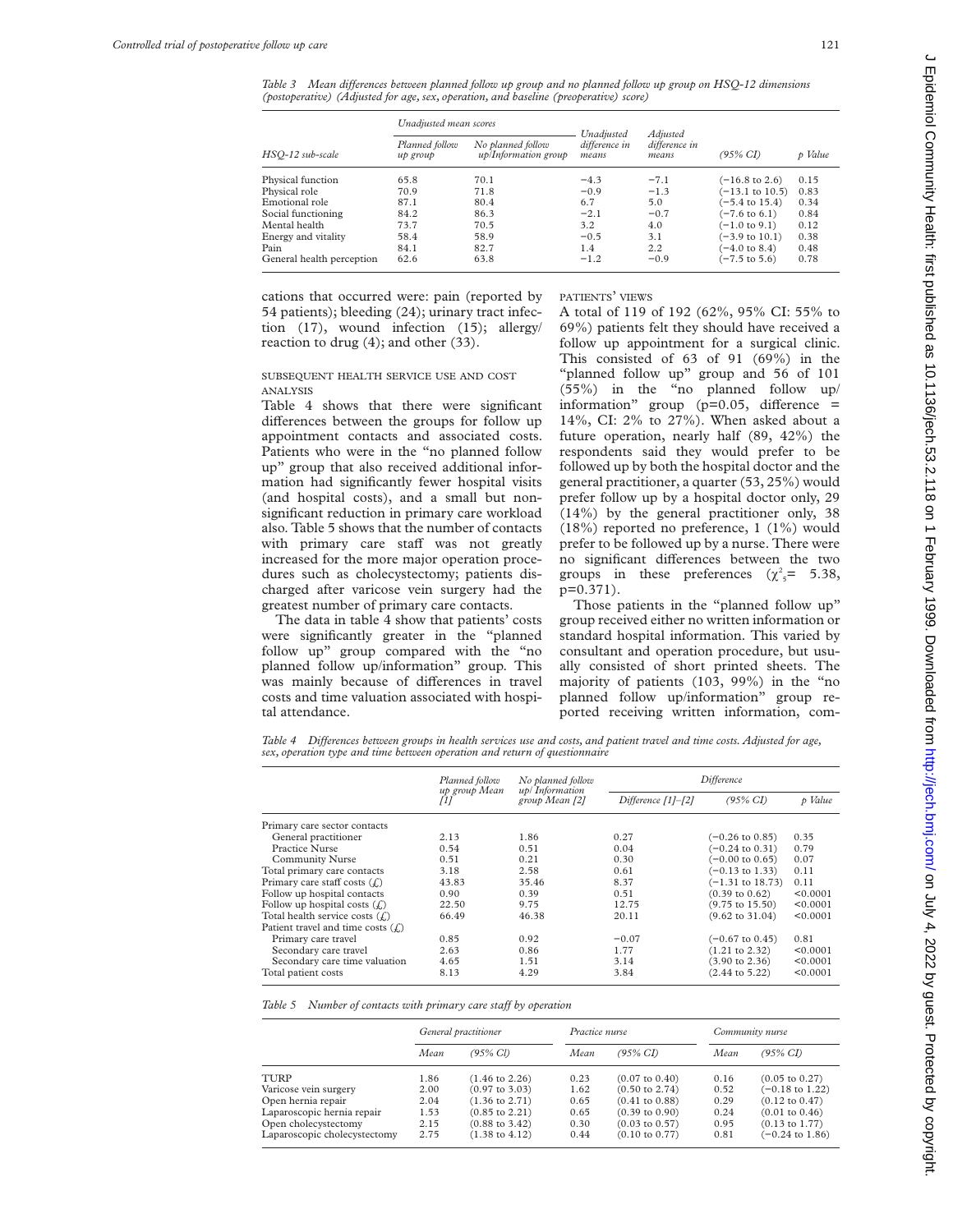*Table 6* General practitioners' views of follow-up policy for different surgical procedures

| <b>TURP</b>                                                                                                                         |                  |      | Varicose vein<br>surgery |      | Open hernia<br>repair |      | Laparoscopic<br>hernia repair |      | Open<br>cholecystectomy |      | Laparoscopic<br>cholecystectomy |      |
|-------------------------------------------------------------------------------------------------------------------------------------|------------------|------|--------------------------|------|-----------------------|------|-------------------------------|------|-------------------------|------|---------------------------------|------|
|                                                                                                                                     | $\boldsymbol{n}$ | (%)  | $\boldsymbol{n}$         | (%)  | $\boldsymbol{n}$      | (%)  | $\boldsymbol{n}$              | (%)  | $\boldsymbol{n}$        | (%)  | $\boldsymbol{n}$                | (%)  |
| A policy of no follow up at surgical clinics would increase my workload                                                             |                  |      |                          |      |                       |      |                               |      |                         |      |                                 |      |
| Agree                                                                                                                               | 55               | (93) | 33                       | (61) | 39                    | (70) | 38                            | (70) | 51                      | (86) | 43                              | (77) |
| Disagree                                                                                                                            | 4                | (7)  | 21                       | (39) | 17                    | (30) | 18                            | (32) | 8                       | (14) | 13                              | (23) |
| After uncomplicated surgery, patients should be discharged to their general practitioner without any routine surgical clinic follow |                  |      |                          |      |                       |      |                               |      |                         |      |                                 |      |
| up appointment                                                                                                                      |                  |      |                          |      |                       |      |                               |      |                         |      |                                 |      |
| Agree                                                                                                                               | 13               | (23) | 34                       | (62) | 27                    | (49) | 28                            | (53) | 15                      | (27) | 24                              | (44) |
| Disagree                                                                                                                            | 43               | (77) | 22                       | (38) | 28                    | (51) | 25                            | (47) | 41                      | (73) | 30                              | (56) |
| Follow up care should form part of core services in general practice                                                                |                  |      |                          |      |                       |      |                               |      |                         |      |                                 |      |
| Agree                                                                                                                               | 8                | 15)  | 19                       | (35) | 15                    | (27) | 14                            | (27) | 10                      | (18) | 12                              | (23) |
| Disagree                                                                                                                            | 47               | (86) | 35                       | (65) | 40                    | (73) | 38                            | (73) | 46                      | (82) | 41                              | (77) |

pared with less than three quarters (71, 73%) in the "planned follow up" group. Of those who received written information, 88% (90) of patients in the "no follow up/information" group reported they found the information very helpful, compared with 75% (54) in the "planned follow up" group who had not received the additional information (p=0.034, 95% confidence limit of difference: 2% to 26%). Eighty nine per cent (88) of patients in the "no planned follow up/information" group found the amount of information they received about right, compared with 77% (80) patients in the "planned follow up" group (p=0.038, difference =  $12\%$ , CI:  $2\%$  to  $22\%$ ). Respondents highlighted several areas where they required further information. The topics that were raised by 40 or more respondents were: information on possible complications and side effects  $(55)$ ; how they would feel in the first few weeks after surgery (49), the time to return to normal fitness (44), and information on lifting (42).

## GENERAL PRACTITIONERS ' VIEWS

Of the 86 general practitioners sent questionnaires, 62 responded (72% response rate). Table 6 gives the general practitioners' responses to general statements about follow up policy for different surgical procedures. The majority of respondents agreed with the statement that a policy of no follow up at hospital outpatients would increase their workload. This response varied according to surgical procedure, with the greatest agreement being for TURP. The majority of general practitioners disagreed with the statement that after uncomplicated surgery, patients should be discharged to their general practitioner without any routine hospital outpatients follow up. For varicose vein surgery and laparoscopic hernia repair, over half agreed with the statement. The majority of respondents disagreed with the statement that follow up care should form part of core services in general practice.

#### **Discussion**

When we approached specialists at the start of this study, we discovered a wide range of views. Some specialists thought that regular postsurgical follow up was a waste of time, some felt it was important, while a third group wanted to continue to follow patients up, but were under pressure from hospital managers not to, in order to release clinic space, and hence reduce waiting times, for new patients.

From a purely medical perspective, the results of this study show that there is little reason to offer patients planned follow up appointments. Where patients are not offered planned appointments, up to 40% of patients with these conditions may be followed up for a clinical indication (nearly one quarter, all TURP cases, had been followed up because of suspicion of or actual malignancy). In our study, it is possible that some of these were erroneously given follow up appointments during a "no follow up" period of the trial, rather than being followed up for a clinical indication: this would have resulted in an underestimate of the cost savings from a "no planned follow up" policy. Time lost from work was not included in the economic analysis because of the lack of detailed information available about this variable and the comparatively small numbers of patients it applied to. Again, this non-inclusion would have resulted in an underestimate of the cost savings for the "no planned follow up" group.

Patients who require follow up for clinical reasons are probably sufficient for the training requirements for junior surgeons, although complications mainly present to primary care.<sup>9 10</sup> Patients seem to come to no harm from a "no follow up" approach, but many patients expected and wanted to be seen again by the surgeon. This finding is consistent with an earlier study that found only 19% of patients preferred to have follow up care from their general practitioner.12 There need to be significant changes to patients' expectations if they are to be satisfied with follow up care from the primary care team.

General practitioners were concerned that a "no follow up" policy would result in an increase in workload, which is consistent with GPs' concerns described in a previous review, which found few studies that were able to identify workload increases as a result of shifts of care between secondary and primary care sectors.<sup>13</sup> This study suggests that there would be no increase in primary care workload as a result of changes in surgical follow up policies. It confirms previous research that found that most patients attending outpatient appointments have already seen their general practitioner first.<sup>12 26</sup> There would be savings in hospital costs, as Florey *et al*<sup>14</sup> found, but no increase in primary care costs, if a policy of no routine follow up care was implemented *.* Even for the more major of the conditions studied,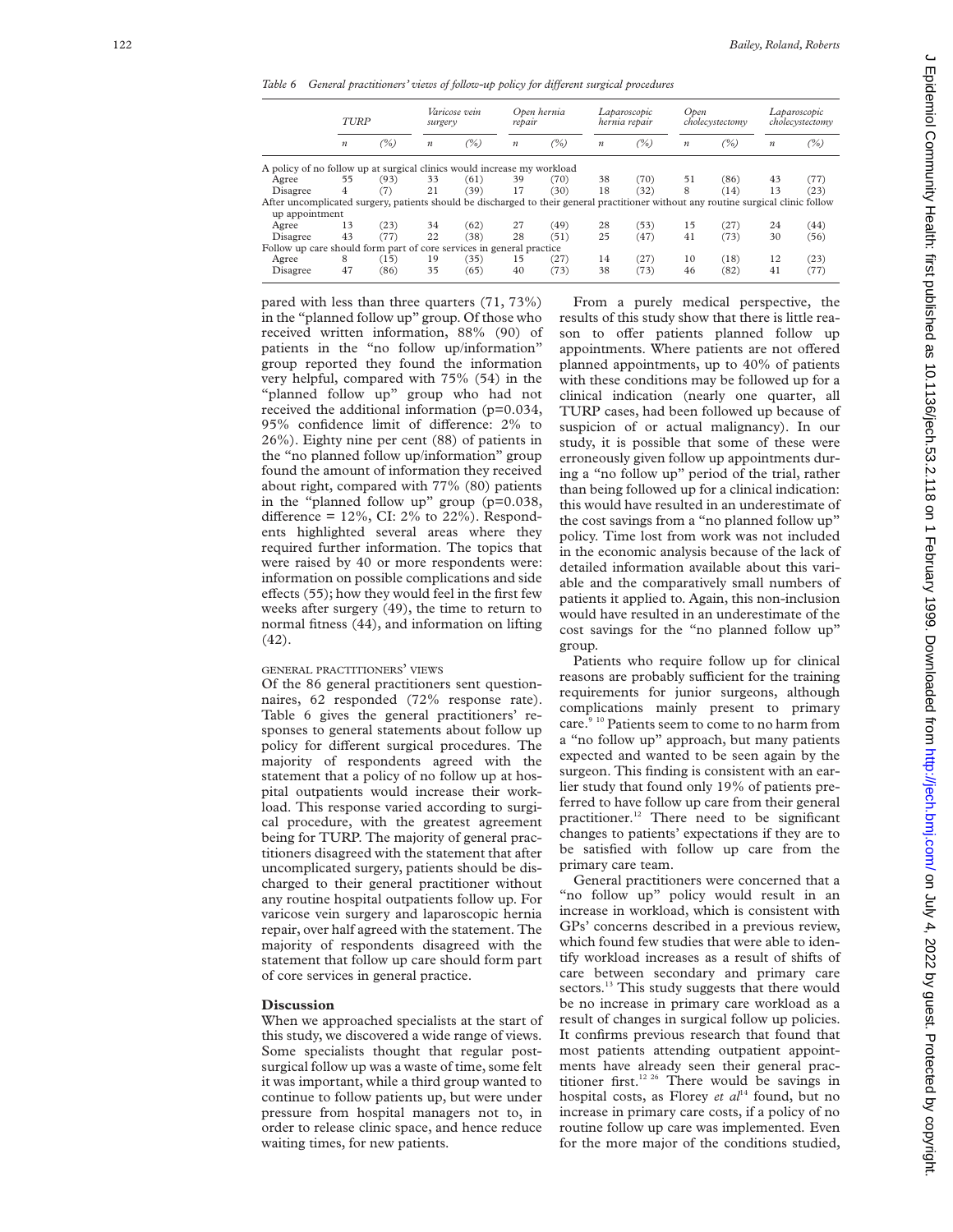for example, cholecystectomy, the changes observed in primary care workload were small. Patient costs were reduced in the group that did not receive planned follow up.

Patients and general practitioners find the written information they are supplied on postoperative recovery and possible complications inadequate to their needs.<sup>16 27</sup> Therefore whatever follow up system is in place, improved provision of information to patients and their general practitioners is necessary. In this study, high quality information booklets were provided for patients who were not followed up and for their general practitioners. This information was greatly valued by patients, though they expressed a need for further information on projected recovery, complications, return to fitness, and lifting. These topics were covered in the information booklets given to patients in this study but will need to be expanded upon in further information developments.

#### LIMITATIONS IN CONCLUSIONS

There was evidence of a difference in response rate of patients in the trial. Because of logistical considerations, information on the characteristics of non-responders was insufficient to give any insight into possible biases. Adjustment for baseline factors will have made the analysis more robust against possible bias attributable to the differential non-response. A possible explanation for the difference in response rates between the two groups may be that the majority of those patients in the "planned follow up' group had recently attended their hospital follow up appointment when they received the questionnaire and therefore they may have felt they should complete and return the questionnaire. The majority of patients in the "no planned follow up" group had not attended a hospital follow up appointment and may therefore have felt the questionnaire was irrelevant to them.

Although it is difficult to completely rule out the possibility of biased allocation to the two groups, the majority of patients were already scheduled for their operation before the start of the study and responsibility for allocation was the clerks rather than the surgeons. The differences between the number of patients undergoing laparoscopic surgical procedures in the two groups may be because of the absence of the surgeon who undertook the majority of these procedures during several weeks of one of the "planned follow up" months of the study. This is unlikely to have affected the main conclusions of the study.

We conclude that patients do not need planned follow up after the types of surgical procedure included in this study. Easy access back to the clinic is needed for patients who develop complications. The process of discharge is important, and patients need clear information both about their condition, and about how to access specialist care if problems arise.<sup>28</sup>

Follow up appointments continue to make up three quarters of the patients seen in outpatient clinics, a ratio that has been fairly constant for a decade.<sup>29</sup> The implications of this for

#### KEY POINTS

- Routine outpatient appointments after uncomplicated surgery seem to be neither necessary nor cost effective.
- $\bullet$  Up to 40% of patients not offered planned appointments may be followed up for a clinical indication.
- There is no difference in health related outcomes between different follow up policies.
- Savings in hospital costs result from a policy of no planned follow up, but with no increase in primary care costs.
- Patients themselves want to see the surgeon again and general practitioners are concerned that a "no follow up" policy would increase their workload.

resource usage highlight the need for examining ways of reducing the amount of follow up in outpatient clinics. The resources used for unnecessary follow up could potentially be re-directed to new patients, hence reducing waiting times for first appointments.<sup>30</sup> Patients could be saved the time, inconvenience, and expense incurred when attending a hospital appointment.<sup>31</sup> 32

We thank the consultants, nursing and clerical staff at Stepping<br>Hill Hospital, Stockport, and the general practitioners who par-<br>ticipated in the study. We particularly thank the patients who<br>participated in this research advice and support at the design stages of the project. We thank Toby Gosden for advice on cost analysis and Shirley Halliwell and Eileen Rendall for their help on the study. We thank the two anonymous referees for their helpful comments on an earlier version of this paper.

Funding: this study was funded by the National Primary Care Research and Development Centre and by the Medical Research Council, through a Health Services Research Training Fellowship held by Dr Bailey. Conflicts of interest: none

- 1 Loudon ISL. A question of numbers. *Lancet* 1976;i:736–7.
- 2 Marsh GN. Are follow-up consultations at medical outpa-tient departments futile? *BMJ* 1982;**284**:1176–7. 3 Adams DC, Bristol JB, Poskitt KR. Surgical discharge
- summaries: improving the record*. Ann R Coll Surg Engl* 1993;**75**:96–9.
- 4 O'Brien TS, Cranston D, Perkins JMT. Efficiency in the outpatient department: the lessons from urology. *Ann R Coll Surg Engl* 1995;**77**:287–9.
- 5 Perkins JMT, O'Brien TS, Hanbury DC, Cranston DW. Is follow-up necessary after transurethral resection of the prostate?  $Br$   $7$  Urol 1995;75:618-21.
- prostate? *Br J Urol* 1995;**75**:618–21. 6 Faulkner A, Harvey IM, Peters TJ, *et al*. Profiling outpatient workload: practice variations between consultant firms and hospitals in south west England. *J Epidemiol Community Health* 1997;**51**:310–14.
- 7 Waghorn A, McKee M, Thompson J. Surgical outpatients:
- 
- challenges and responses. *Br*  $\tilde{f}$  *Surg* 1997;84:300–7.<br>8 Lester JP. Why not reclaim our patients from hospital<br>outpatient clinics?  $\tilde{f}$  *R Coll Gen Pract* 1980;30:230.<br>9 Eade OE. Are follow-up consultations at
- 10 Koulack J, Fitzgerald P, Gillis DA, *et al.* Routine inguinal
- hernia repair in the paediatric population: is office<br>follow-up necessary? *J Pediatr Surg* 1993;28:1185–7.<br>11 Bailey IS, Karran SE, Toyn K, et al. Community surveillance
- of complications after hernia surgery. *BMJ* 1992;**304**:469– 71. 12 McCormack TT, Collier JA, Abei PD, *et al*. Attitudes to
- follow-up after uncomplicated surgery hospital out-patients or general practitioners? *Health Trends* 1984;**16**: 46–7. 13 Pedersen LL, Leese B. What will a primary care led NHS
- mean for GP workload? The problem of the lack of an evi-dence base. *BMJ* 1997;**314**:1337–41.
- 14 Florey C du V, Yule B, Fogg A, *et al*. A randomised trial of immediate discharge of surgical patients to general
- 15 Brough RJ, Pidd H, O'Flynn KJ, et al. Identification of patients requiring out-patient follow-up after transurethral prostatectomy: is there a role for nurse-led screening of post-operative outcomes by telephone? *Br J Urol* 1996;**78**:  $401-4$